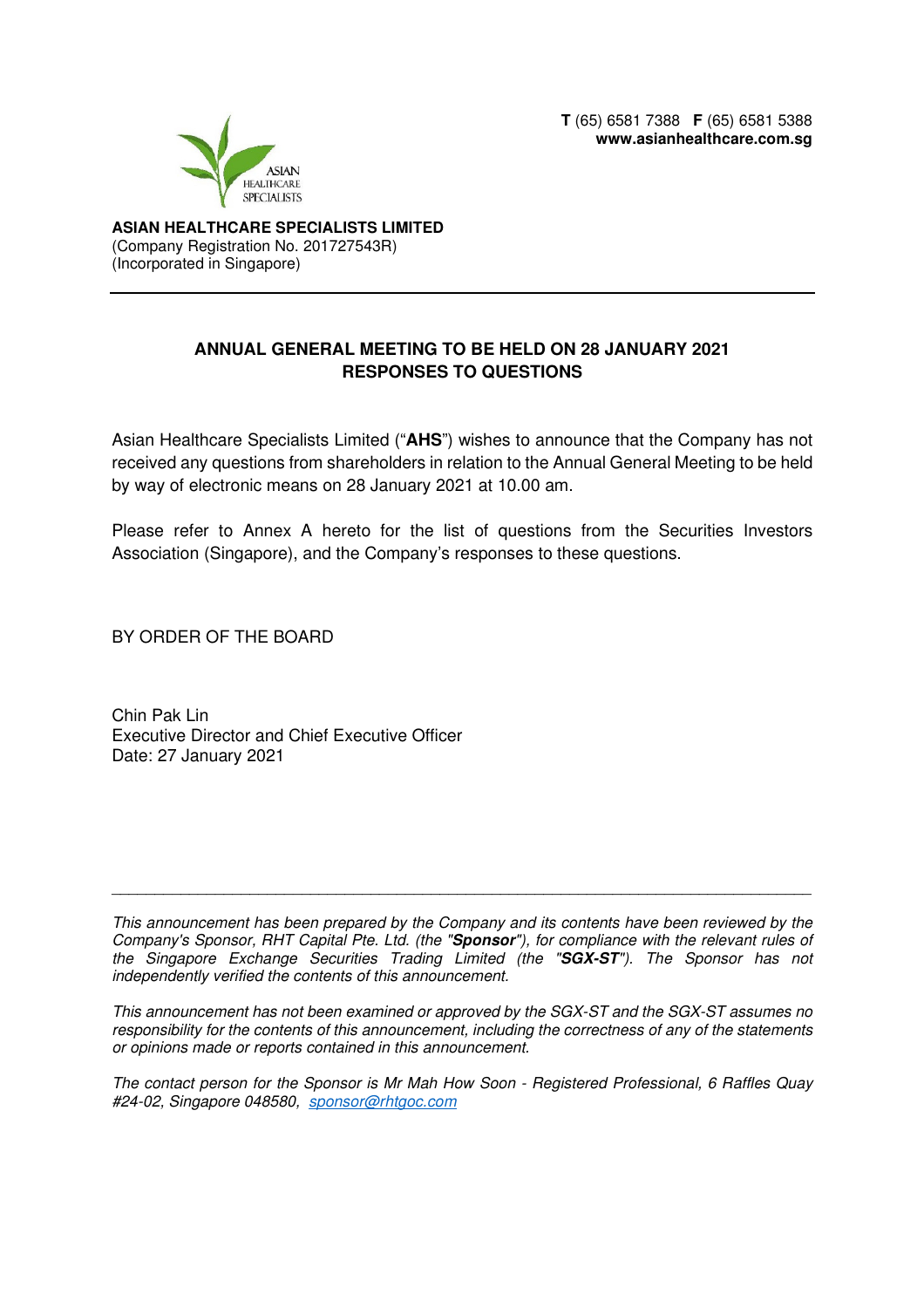**ANNEX A: RESPONSES TO QUESTIONS FROM THE SECURITIES INVESTORS ASSOCIATION (SINGAPORE)** 

| No.            | <b>Questions</b>                                                                                                                                                                                                                                                                                                                                                                                                                                                                                                                                                                                                                                                                                                                                                                                                                                                                                                                                                     | <b>Responses</b>                                                                                                                                                                                                                                                                                                                                                                                                                                                                                                                                                                                                                                                                                                    |
|----------------|----------------------------------------------------------------------------------------------------------------------------------------------------------------------------------------------------------------------------------------------------------------------------------------------------------------------------------------------------------------------------------------------------------------------------------------------------------------------------------------------------------------------------------------------------------------------------------------------------------------------------------------------------------------------------------------------------------------------------------------------------------------------------------------------------------------------------------------------------------------------------------------------------------------------------------------------------------------------|---------------------------------------------------------------------------------------------------------------------------------------------------------------------------------------------------------------------------------------------------------------------------------------------------------------------------------------------------------------------------------------------------------------------------------------------------------------------------------------------------------------------------------------------------------------------------------------------------------------------------------------------------------------------------------------------------------------------|
| (A)            | Since the company's listing in 2018, the group has grown from 5 senior<br>medical specialists and 4 clinics to the current network of 14 medical<br>specialists in different divisions, 2 family physicians and 1 physiotherapist<br>in 14 clinics in Singapore.<br>With the acquisition of 51% of Cornerstone Asia Health Pte. Ltd. ("CAH") in<br>February 2020, the group now offers an extended range of medical services<br>such as anaesthesia, dermatology, family medicine, gastroenterology,<br>ophthalmology, orthopaedics, otorhinolaryngology, rehabilitation<br>and<br>urology.<br>In the acquisition of Asian Anaesthesia Care Pte. Ltd. ("AAC"), the group<br>recognised \$10.14 million in goodwill out of a total consideration of \$10.33<br>million. For CAH, the goodwill recognised was \$24.96 million out of the<br>consideration of \$25.21 million. As at 30 September 2020, the carrying<br>amount of goodwill amounted to \$35.10 million. |                                                                                                                                                                                                                                                                                                                                                                                                                                                                                                                                                                                                                                                                                                                     |
| 1              | As the result of the COVID-19<br>pandemic, how has the Board /<br>Management adjusted its growth<br>strategies, including focus areas,<br>geographical distribution, pace<br>and capital allocation? CAH was<br>acquired before the pandemic<br>caused<br>unprecedented<br>disruption to businesses and<br>global economies.                                                                                                                                                                                                                                                                                                                                                                                                                                                                                                                                                                                                                                         | The Board / Management remain cautious in<br>evaluating the Company's growth strategies,<br>including in its identification of the right<br>business partners.<br>The Company's core business is still primarily<br>located in Singapore and has always remained<br>focused in Singapore in term of its core organic<br>growth and resource allocation.<br>The acquisition of CAH is in line with the<br>Company's diversification strategy. Other than<br>COVID-19 Circuit Breaker period, the Group's<br>diversified multi-disciplinary medical services<br>offering has been relatively more resilient as<br>compared to a single medical specialisation,<br>especially during this COVID-19 pandemic<br>period. |
| $\overline{c}$ | In particular what are the key<br>medical specialty areas<br>that<br>would<br>the<br>be<br>Management<br>focus?                                                                                                                                                                                                                                                                                                                                                                                                                                                                                                                                                                                                                                                                                                                                                                                                                                                      | The Management will continue to focus in<br>growing the next generation of doctors in each<br>of the medical specialties that the Group is<br>currently offering.                                                                                                                                                                                                                                                                                                                                                                                                                                                                                                                                                   |
| 3              | How does the group differentiate<br>itself from other listed medical<br>groups?                                                                                                                                                                                                                                                                                                                                                                                                                                                                                                                                                                                                                                                                                                                                                                                                                                                                                      | The Group aims to be a diversified healthcare<br>provider to provide integrated medical services<br>for its patients. With the multi-disciplinary<br>medical services platform, the Group is well                                                                                                                                                                                                                                                                                                                                                                                                                                                                                                                   |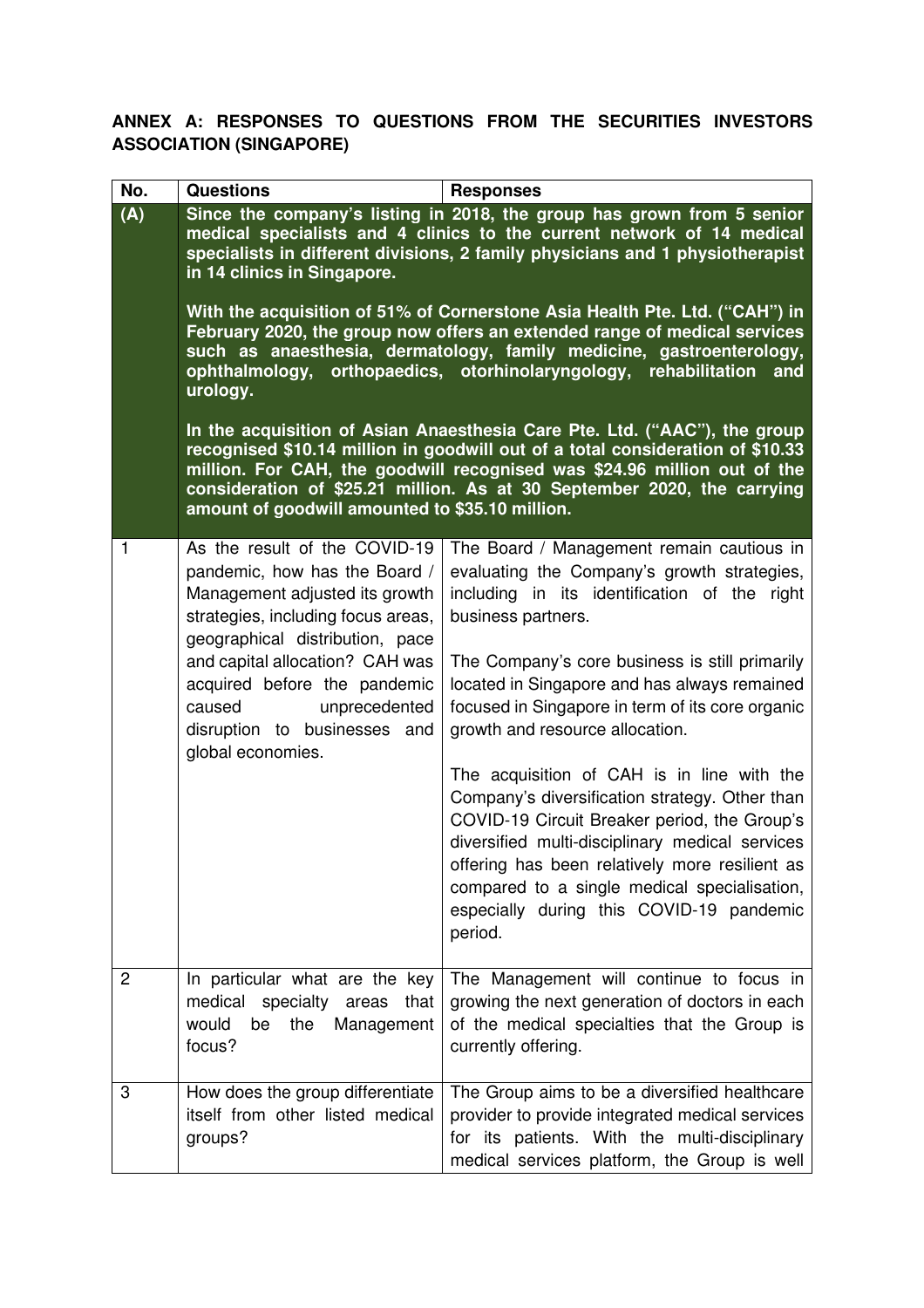|                |                                                                                                                                                                                                                                                                                                                                                                                                                                                                                                                                                                                                                         | positioned for its well-paced organic growth<br>and ability to explore other opportunities in the<br>healthcare space, other synergistic businesses<br>and cross-disciplines as it arises.<br>The Group also believes that its diversified<br>multi-disciplinary medical services offering will<br>be relatively more resilient as compared to a<br>single medical specialisation, especially during<br>this COVID-19 pandemic period. |
|----------------|-------------------------------------------------------------------------------------------------------------------------------------------------------------------------------------------------------------------------------------------------------------------------------------------------------------------------------------------------------------------------------------------------------------------------------------------------------------------------------------------------------------------------------------------------------------------------------------------------------------------------|----------------------------------------------------------------------------------------------------------------------------------------------------------------------------------------------------------------------------------------------------------------------------------------------------------------------------------------------------------------------------------------------------------------------------------------|
|                |                                                                                                                                                                                                                                                                                                                                                                                                                                                                                                                                                                                                                         |                                                                                                                                                                                                                                                                                                                                                                                                                                        |
| 4              | What guidance has the Board<br>given to Management to remain<br>prudent in its acquisitions and to<br>structure deals in a way that<br>would balance the risk/reward for<br>the group and for the new<br>doctors who join the group for the<br>long term?                                                                                                                                                                                                                                                                                                                                                               | The Board and Management have always<br>adopted a disciplined and prudent approach<br>towards evaluating an acquisition or an<br>investment, and always take into account<br>shareholder<br>value<br>enhancement.<br>for<br>Recommendations<br>acquisition<br>or<br>investment are submitted to the Board for<br>discussion and approval.                                                                                              |
| (B)            | During FY2020, and as part of the strategic collaboration with Heliconia<br>Capital Management, the group established an investment arm, Salvia<br>Ventures Pte. Ltd., which will set up satellite centres of healthcare excellence<br>in the South-East Asia region.<br>In August 2020, the group acquired a 23.8% interest in two private hospitals<br>located in Central Vietnam (Pacific Medical Hospitals). As noted in the<br>message to shareholders, the two hospitals were built in 2001 and 2015,<br>comprising 40 and 60 doctors respectively. The hospitals have a total<br>capacity of more than 300 beds. |                                                                                                                                                                                                                                                                                                                                                                                                                                        |
| 5              | Would Management be providing<br>shareholders<br>with<br>more<br>information on the "two private<br>hospitals<br>located<br>in<br>Central<br>Vietnam"?<br>Can Management<br>confirm that the two hospitals are<br>in Tam Ky and Hoi An?                                                                                                                                                                                                                                                                                                                                                                                 | The location of the hospitals is commercially<br>sensitive information to the joint venture.                                                                                                                                                                                                                                                                                                                                           |
| 6              | Does Pacific Medical Hospitals<br>online<br>presence<br>have<br>an<br>website?                                                                                                                                                                                                                                                                                                                                                                                                                                                                                                                                          | Yes                                                                                                                                                                                                                                                                                                                                                                                                                                    |
| $\overline{7}$ | What<br>the<br>social<br>and<br>are<br>economic factors supporting the<br>growth of the two hospitals?                                                                                                                                                                                                                                                                                                                                                                                                                                                                                                                  | The two hospitals are strategically located to<br>provide services to the local and surrounding<br>populations.                                                                                                                                                                                                                                                                                                                        |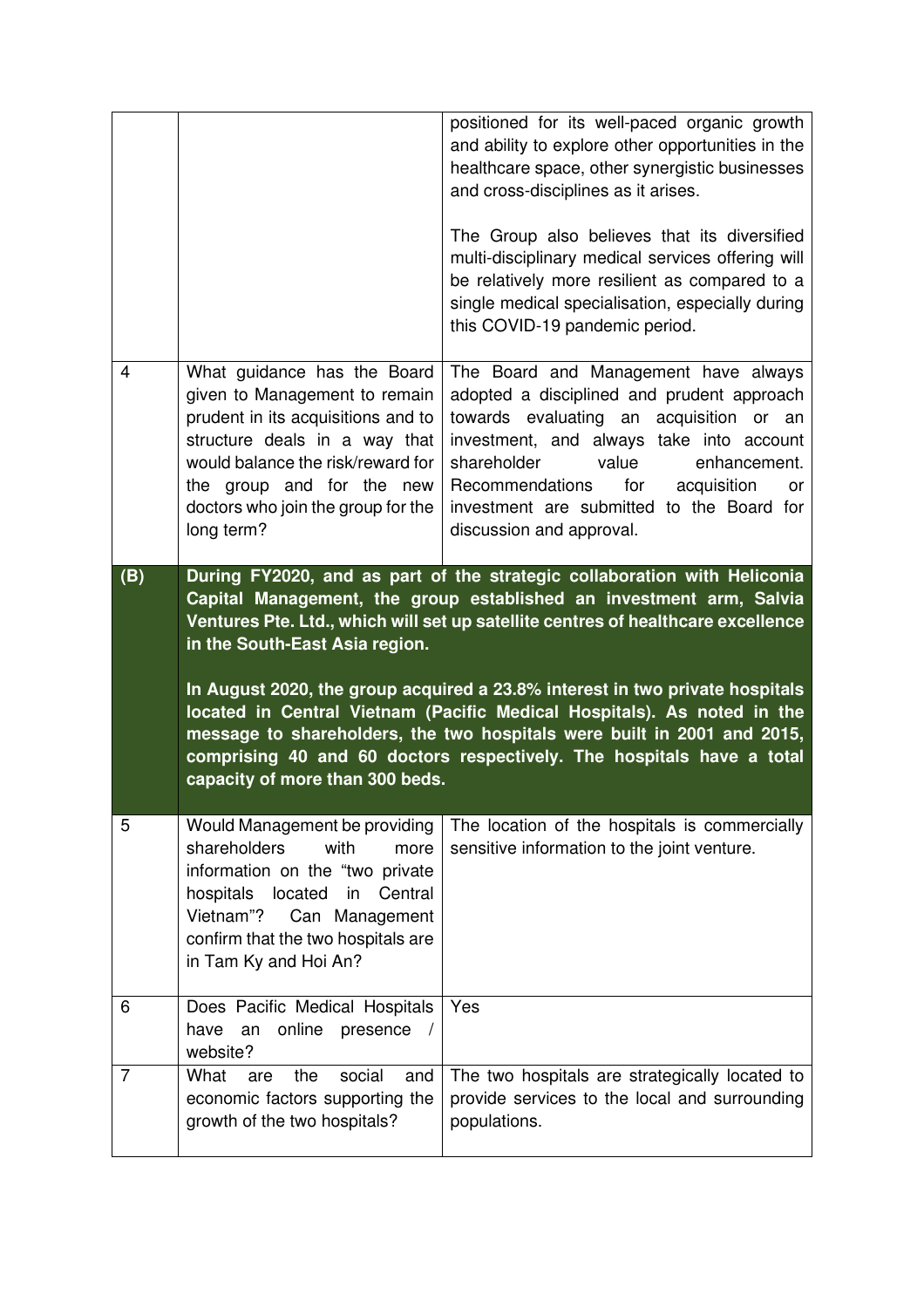| 8   | Can Management also elaborate                                                                                                                                                                                                                                                                                                                                                                                                                                                                                                                                                                                                                                                                                                                                                                                                                                                                                                   | by Vietnam's<br>Supported<br>positive<br>macroeconomic environment and the ideal<br>locale of the hospitals, the Company is<br>optimistic of the long term growth of the<br>hospitals.<br>As of 20 January 2021, Vietnam's Ministry of                                                 |
|-----|---------------------------------------------------------------------------------------------------------------------------------------------------------------------------------------------------------------------------------------------------------------------------------------------------------------------------------------------------------------------------------------------------------------------------------------------------------------------------------------------------------------------------------------------------------------------------------------------------------------------------------------------------------------------------------------------------------------------------------------------------------------------------------------------------------------------------------------------------------------------------------------------------------------------------------|----------------------------------------------------------------------------------------------------------------------------------------------------------------------------------------------------------------------------------------------------------------------------------------|
|     | further on the impact of COVID-<br>19 on the ground in Vietnam?                                                                                                                                                                                                                                                                                                                                                                                                                                                                                                                                                                                                                                                                                                                                                                                                                                                                 | Health confirmed a total of 1,540 cases of<br>COVID-19. However, 1,402 of the affected<br>patients have recovered.<br>Vietnam<br>has<br>recorded 35 deaths due to the pandemic.                                                                                                        |
| 9   | Can Management clarify the role<br>it plays in the day-to-day and<br>strategic function of the newly<br>acquired hospitals<br>given<br>its<br>minority interests?                                                                                                                                                                                                                                                                                                                                                                                                                                                                                                                                                                                                                                                                                                                                                               | Both management teams have been in close<br>contact to ensure a smooth transition of<br>ownership. Progress has been made in terms<br>of administrative and medical management<br>since the completion of the acquisition.                                                             |
| 10  | addition,<br>what<br>In<br>is<br>Management's ability to value-<br>add to Pacific Medical given that<br>the<br>group does<br>not<br>have<br>expertise in running hospitals,<br>and may be unfamiliar with local<br>practices, demographics, culture<br>and language?                                                                                                                                                                                                                                                                                                                                                                                                                                                                                                                                                                                                                                                            | Notwithstanding the Group's doctors do not<br>have experience in running hospitals, many of<br>the doctors in the Group have held senior<br>positions in the public hospitals in Singapore,<br>and through their experience, have gained<br>valuable insight into hospital management. |
| (C) | The attendance of Directors is shown on page 34 of the annual report.<br>As disclosed in the footnote to the table, Mr Vikram Nair was not able to<br>attend the scheduled Board, ARMC, NC and RC meetings in one instance due<br>to unforeseen circumstances. The company stated that Mr Vikram Nair<br>provided his comments on the matters to be discussed to Management, the<br>Board committees and the Board.<br>The biography of Mr Vikram Nair can be found on page 10. Mr Vikram Nair<br>was first appointed to the Board on 28 March 2018. He is presently a partner<br>at a large law firm, heading its India desk, and is also a Member of Parliament.<br>The attendance of directors for FY2019 was shown on page 31 of the 2019<br>annual report. It can be seen that Mr Vikram Nair did not attend 1 Board<br>meeting and 1 ARMC meeting. The company stated that this was "due to<br>unforeseen circumstances". |                                                                                                                                                                                                                                                                                        |
|     | Mr Vikram Nair was appointed to the Board in March 2018 and attended all<br>Board and Board committee meetings for FY2018. In FY2019 and FY2020, his<br>attendance rate was 67% and 33% respectively.                                                                                                                                                                                                                                                                                                                                                                                                                                                                                                                                                                                                                                                                                                                           |                                                                                                                                                                                                                                                                                        |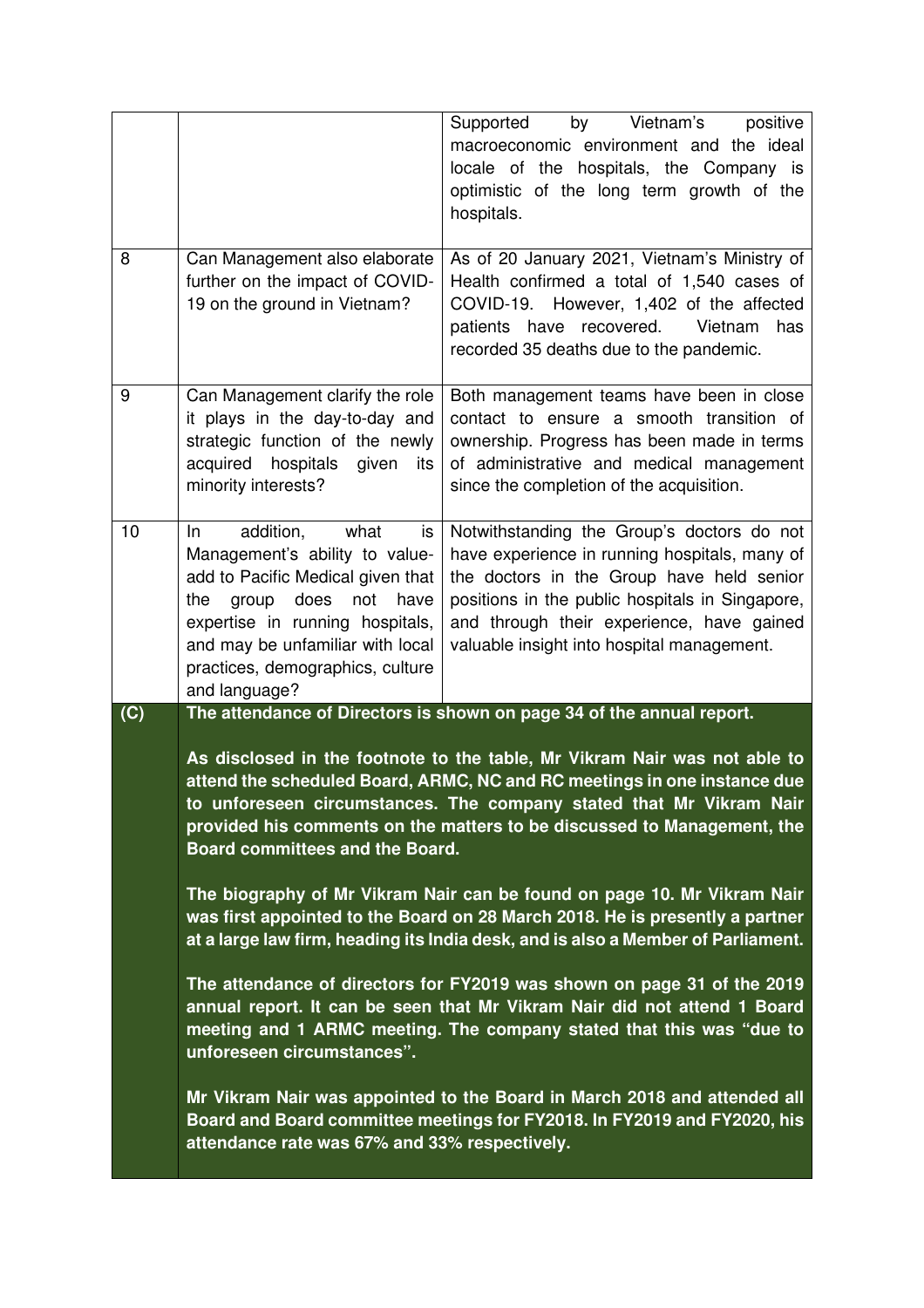|    | In the past two FYs, Mr Vikram Nair has been unable to attend Board and<br>Board committee meetings due to "unforeseen circumstances".                                                                                                                                                           |                                                                                                                                                                                                                                                                                                                                                                                                                                                                                                                                         |
|----|--------------------------------------------------------------------------------------------------------------------------------------------------------------------------------------------------------------------------------------------------------------------------------------------------|-----------------------------------------------------------------------------------------------------------------------------------------------------------------------------------------------------------------------------------------------------------------------------------------------------------------------------------------------------------------------------------------------------------------------------------------------------------------------------------------------------------------------------------------|
| 11 | Can the company / company<br>secretary confirm that the absent<br>Director did not participate in the<br><b>Board</b><br><b>Board</b><br>$\sqrt{2}$<br>committee<br>meetings via telephone and / or<br>video conference even though<br>this is provided for in<br>the<br>company's constitution? | The Company confirms that Mr Vikram Nair did<br>not participate in the Board / Board committee<br>meetings<br>via<br>telephone<br>and/or<br>video<br>conference as he was in court at the material<br>time.                                                                                                                                                                                                                                                                                                                             |
| 12 | effective<br>How<br>the<br>was<br>remuneration committee ("RC")<br>when the chairman was absent<br>for the sole RC meeting held in<br>the year?                                                                                                                                                  | Mr Vikram Nair keeps himself aware of<br>company matters and shares his views to the<br>Management and Board members on an<br>ongoing basis.                                                                                                                                                                                                                                                                                                                                                                                            |
|    |                                                                                                                                                                                                                                                                                                  | As for the meeting itself, the RC comprises of<br>Directors, of whom<br>three<br>(3)<br>all<br>are<br>independent directors. While the RC chairman<br>was absent due to unforeseen circumstances,<br>there were two (2) other independent Directors,<br>being the RC committee members, who were<br>able to carry on with the scheduled meeting<br>effectively. In addition, the chairman of the RC<br>had provided his comments to the other<br>members of the RC prior to the RC meeting and<br>was kept aware of what was discussed. |
| 13 | How far ahead were Board and<br>committee meetings<br>Board<br>scheduled?                                                                                                                                                                                                                        | Board and Board committee meetings are<br>generally scheduled six months in advance.                                                                                                                                                                                                                                                                                                                                                                                                                                                    |
| 14 | How can the company and the<br>company<br>secretary<br>work<br>together with the Directors to<br>schedule the board and Board<br>committee meetings so that<br>Directors are able to attend the<br>meetings and better contribute to<br>the effectiveness of the Board?                          | The Company and Company Secretary are<br>committed to working together with the<br>Directors to schedule the Board and Board<br>committee meetings, in such a way that all<br>Directors are able to attend the meetings and<br>better contribute to the effectiveness of the<br>Board. However, from time to time, there may<br>nonetheless be unforeseen circumstances<br>which may arise which prevent the attendance<br>of a director.                                                                                               |
| 15 | Would Mr Vikram Nair help<br>shareholders understand if he is<br>willing<br>able to<br>and<br>commit                                                                                                                                                                                             | Mr Vikram Nair has confirmed that he is willing<br>and able to commit sufficient time, energy and                                                                                                                                                                                                                                                                                                                                                                                                                                       |